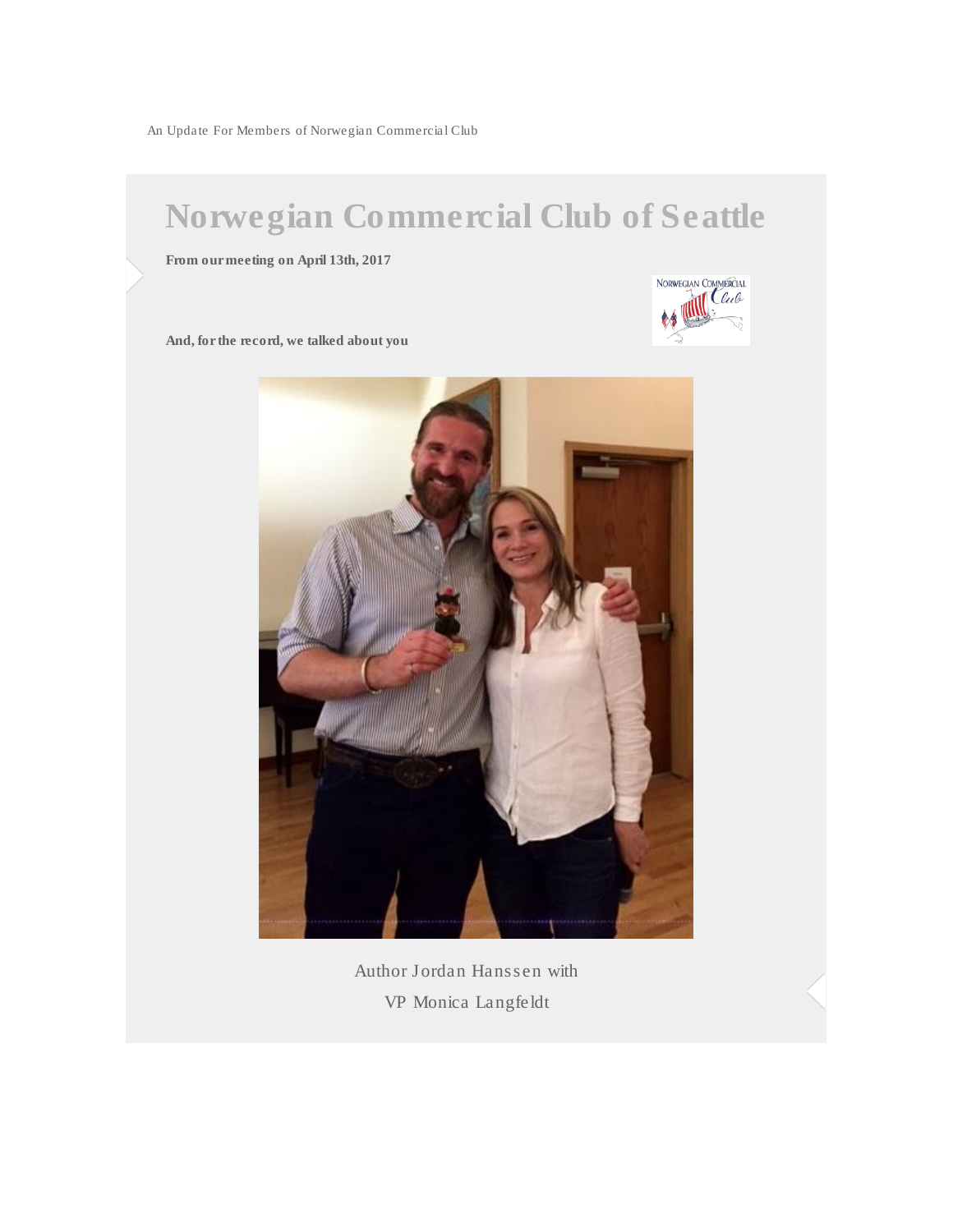## What You Missed At Our Last Meeting

Vice President Monica Langfeldt introduced our speaker Jordan Hanssen, author of "Rowing into the Son" who talked about his epic adventure crossing the North Atlantic in a rowboat with 3 friends. Jordan wanted to come to the Northwest so he attend University of Puget Sound and graduated in 2004 and has been here ever since. Jordan is the President of a non-profit organization called Ocean Adventure Rowing & Education or O.A.R. Northwest. It's run mostly by volunteers who provide adventures for scientific exploration and free STEM-focused education.

Jordan and his friends were in rowing club in college and wanted to continue rowing, so they decided to be in the race across the ocean. They pooled their resources and bought a boat from England, but it had no equipment on it. Having just graduated from school, they were good at convincing businesses to help them get the boat ready. The businesses knew that if they didn't help them they would die, so they helped get the boat ready. They partnered with the American Lung Association since Jordan's father Jim Hanssen had passed away from asthma when Jordan was 3, so the boat was named the James Robert Hanssen at the insistence of Jordan's friends. They prepared for the trip for 18 months, but the 72 day trip had a lot of challenges, including nearly running out of food. Check out his book to see how he and his teammates cope within their small space on the water.

Minutes were accepted (Minutes submitted by Debbi Larson of Skagit Bank)

## Announcements-

Sons of Norway Border Festival at the Peace Arch Grounds on July 9, 2017

Membership Initiation-

Jess Webster was initiated by Dan Nye. Jess is a Lawyer who has represented many Marine businesses.

He is married to Carol and has 3 kids. He has come to Fishermen's Night many times and wants to be involved in Norwegian Commercial Club.

No Old or New Business